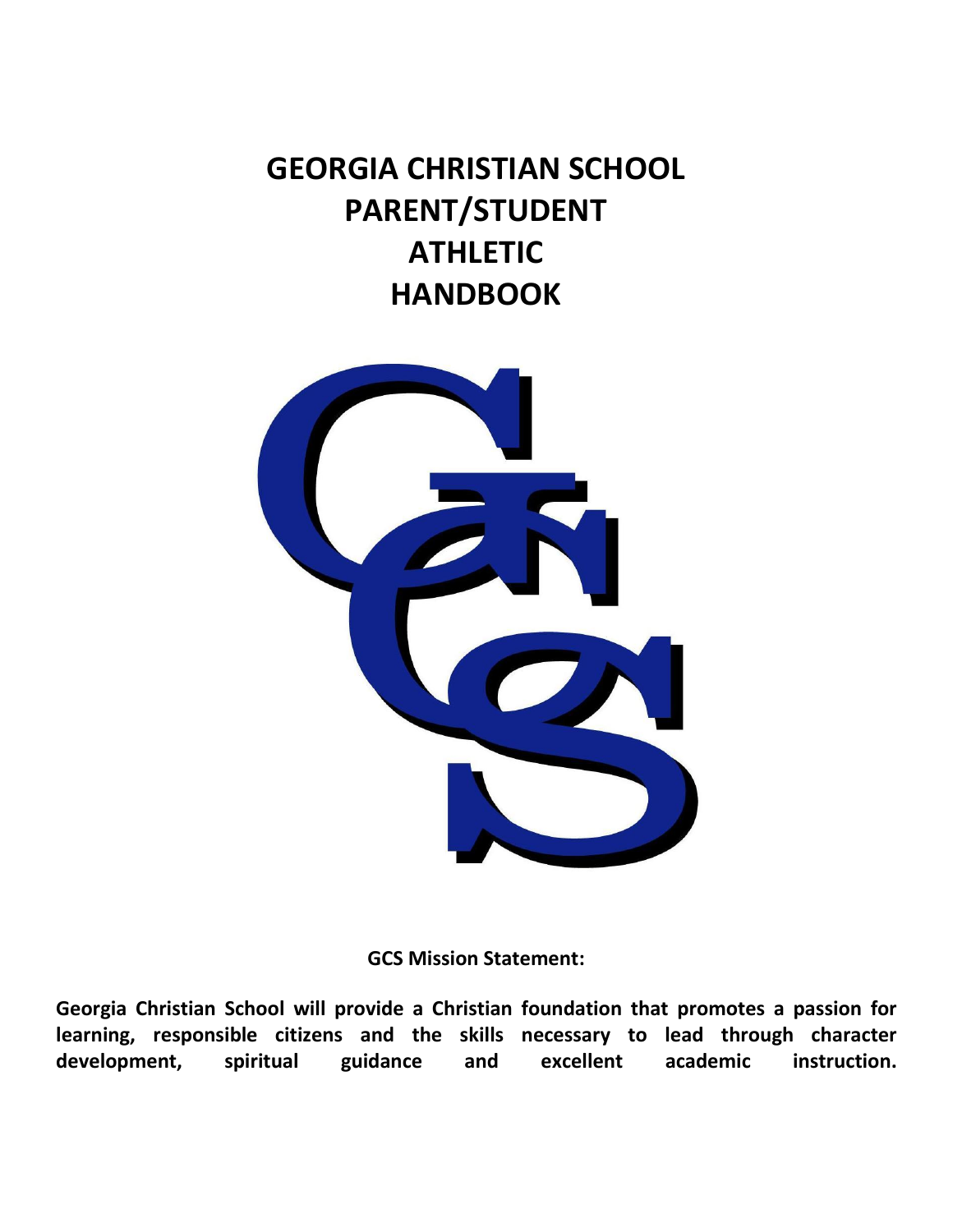# **Table of Contents**

| 1. | Introduction                            | 2              |  |  |
|----|-----------------------------------------|----------------|--|--|
| 2. | <b>Mission Statement</b>                | 2              |  |  |
| 3. | Philosophy                              | $\overline{2}$ |  |  |
| 4. | <b>Purpose and Objectives</b>           | $\overline{2}$ |  |  |
| 5. | <b>General Statement</b>                | 3              |  |  |
| 6. | <b>Athletic Fees</b>                    | 3              |  |  |
| 7. | Sports Season/Calendar                  | 4              |  |  |
| 8. | <b>Game Entrance Fees</b>               | 5              |  |  |
| 9. | <b>Athletic Honor Code</b>              | 5              |  |  |
|    | 10. League Fines                        | 6              |  |  |
|    | 11. Eligibility                         | 6              |  |  |
|    | 12. Multi-Sport Participation           | 6              |  |  |
|    | 13. Sport Physicals                     | 7              |  |  |
|    | 14. Athletic Participation Release      | 7              |  |  |
|    | 15. Report of Injury                    | 7              |  |  |
|    | 16. Concussion Recognition and Response | 7              |  |  |
|    | 17. Tryouts & Participation             | 8              |  |  |
|    | 18. Athletic Awards / Varsity Letter    | 8              |  |  |
|    | 19. Equipment and Uniforms              | 8              |  |  |
|    | 20. Game Day / Early Release            | 8              |  |  |
|    | 21. Transportation                      | 9              |  |  |
|    | 22. Travel Attire                       | 9              |  |  |
|    | 23. College Bound Athletes              | 9              |  |  |
|    | 24. Game Schedule/Postponement          | 9              |  |  |
|    | 25. Parent Volunteers                   | 9              |  |  |
|    | 26. Parent/Coach Relations              | 10             |  |  |
|    | 27. Professional Development            | 11             |  |  |
|    | 28. Fundraising Expectations            | 11             |  |  |
|    | 29. The 1914 Club (i.e. Booster Clubs)  | 11             |  |  |
|    | Appendix A: Gym Use Policy              |                |  |  |
|    | Appendix B: Coaches Responsibilities    |                |  |  |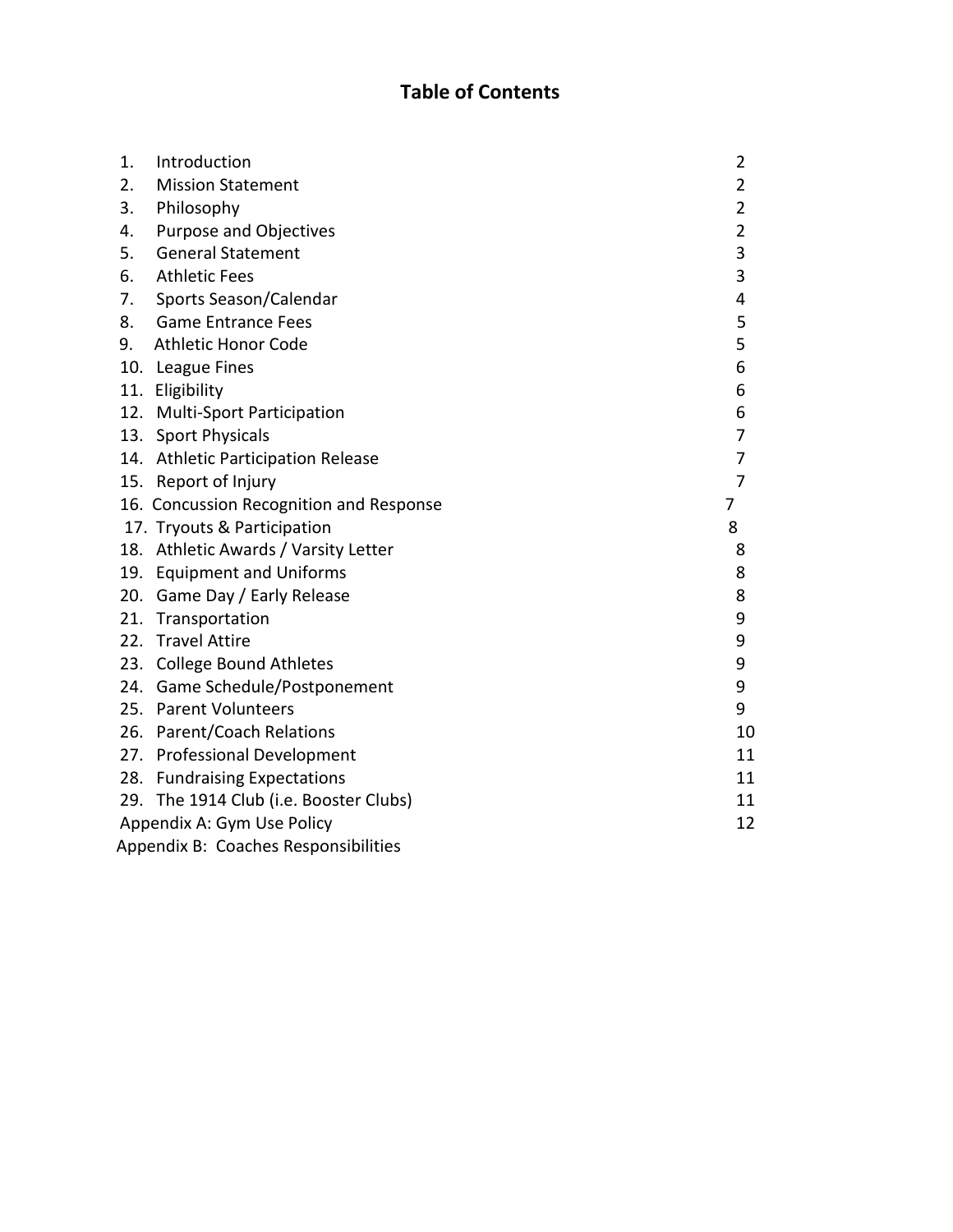# <span id="page-2-0"></span>**1. Introduction**

The Parent/Student Athletic Handbook exists in order that athletes and their parents may better understand their responsibilities and rights when an athlete participates in the Georgia Christian School athletic program. It shall be understood that the Student Handbook of Georgia Christian School is applicable to all students, including student athletes, and shall have precedence over the Parent/Student Athletic Handbook should any question arise regarding interpretation of rules.

### <span id="page-2-1"></span>**2. Mission Statement**

Georgia Christian School will provide a Christian foundation that promotes a passion for learning, responsible citizens and the skills necessary to lead through character development, spiritual guidance and excellent academic instruction.

# <span id="page-2-2"></span>**3. Philosophy**

Extra-curricular activities are an important and vital part of the American educational system and have great potential to contribute to the sound growth and all-around development of the students. The standards and ideals established and practiced will greatly influence the student, the school, and community; therefore, only the best traditions of good citizenship and conduct will be fostered. The program of activities should conform to and be closely and wholly integrated with the administrative policies of the school to the end that there shall be no undue interruptions or interference with the established rules and principles. The welfare of the student takes precedence over any other interest. All athletic activities should be school controlled and school directed. The athletic department should be a close-knit organization, and all sports should be considered in their right perspective with each other and with the rest of the school program.

#### <span id="page-2-3"></span>**4. Purpose and Objectives**

The purpose of our athletic activities is threefold:

- **1.** To promote Godly character development.
- **2.** To provide rigorous exercise of the body.
- **3.** To encourage healthy competition and school spirit ("Whatever you do, work at it with all your heart, as working for the Lord, not men." Colossians 3:23).

The objective of our sports program is to provide gender- and age-appropriate activities while giving students the opportunity to learn the fundamentals, develop skills, understand the rules, compete proficiently, and exemplify Christ-like sportsmanship. The school ministry expects its athletes to be positive leaders both academically and spiritually. Our student-athletes are expected to give their best and to have an appropriate Christian attitude at all times. They are expected to behave in a Christ-like manner both on and off the school's campus. Athletics is a great platform for our students to learn and practice Christian values.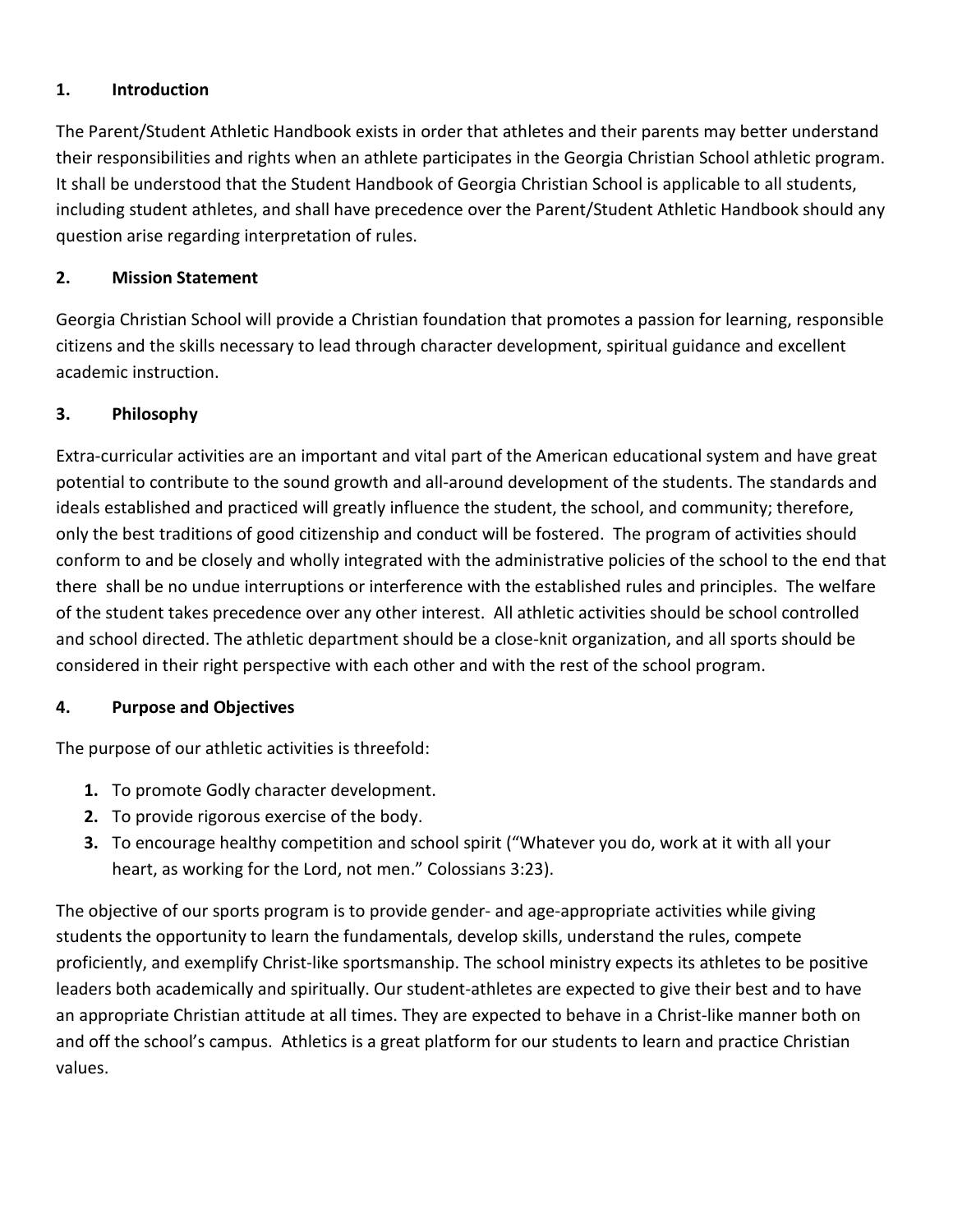# <span id="page-3-0"></span>**5. General Statement**

Georgia Christian School is committed to developing and maintaining a Christ-centered and competitive athletic program. High school interscholastic athletics will be governed by rules established by the National Federation of High School Sports (NFHS) and by those regulations developed by our school's affiliation with the Georgia Independent Christian School Athletic Association (GISA). Many of our Middle and Elementary school athletic programs will participate in the GISA; therefore, we shall adhere to all regulations governing said organizations.

# <span id="page-3-1"></span>**6. Athletic Dues**

Athletic Dues are essential for the day-to-day operation of the Athletic Department. Every effort is made to keep these dues minimal. A \$50 per athlete fee is required for each HS level sport and a \$25 per athlete fee for each MS level sport. Jr. Pro Basketball is a \$10 per athlete fee. Once the student-athlete has been placed on a roster, the Athletic Director will submit the student's information to Student Accounts for collection. **Once submitted, there shall be no refunds**. Student Accounts will submit the amount of the due to the student's FACTS account.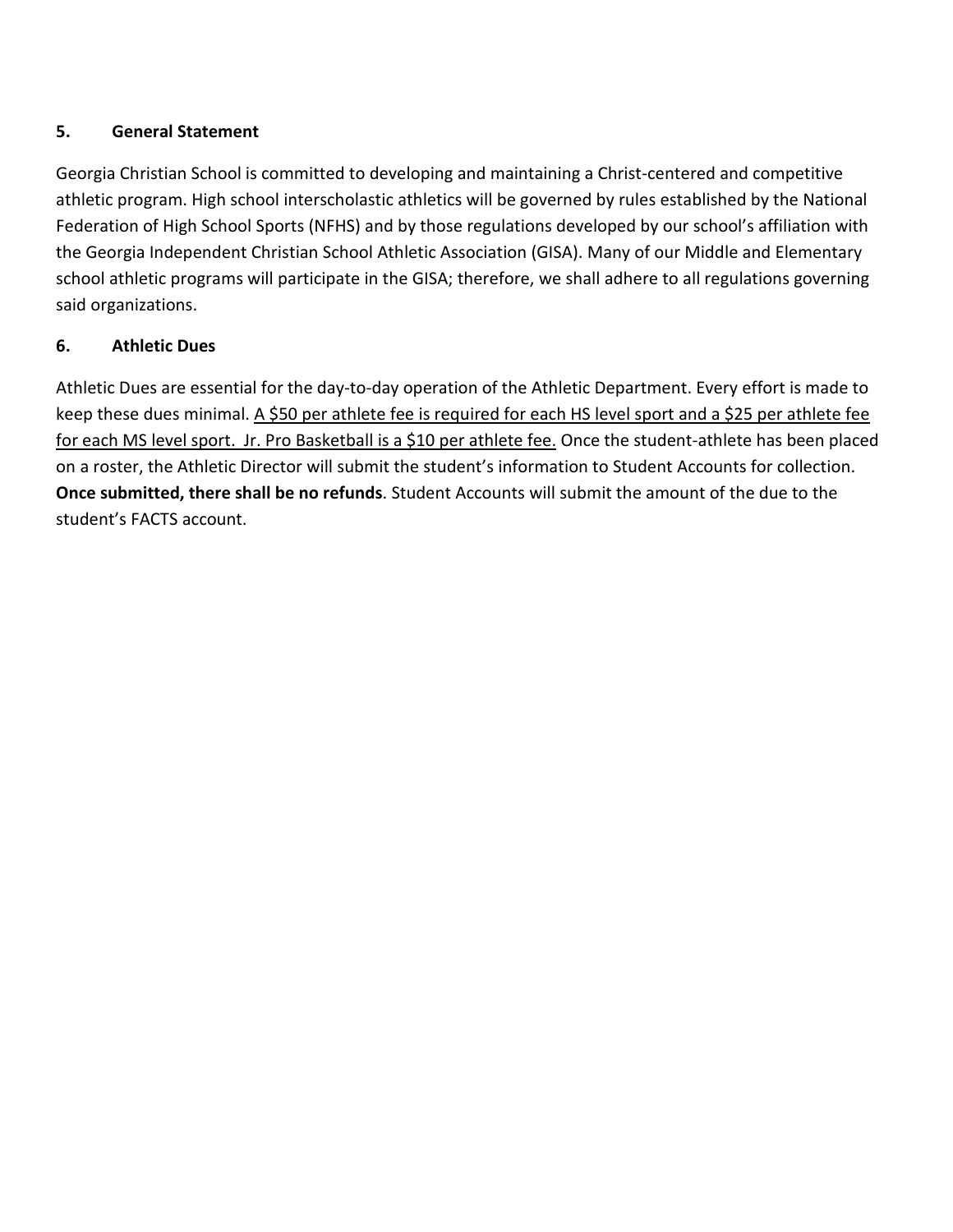# **7. Sport Season / Calendar (Calendar to be broken into tables for easier read)**

Each season, the athletic conference of participation provides dates indicating the start and end of a sport's season. Georgia Christian School offers each of the sports listed. Teams are formed based on numbers of students desiring to participate. The seasonal calendar representing each sport can be found below. Tryout dates and preseason conditioning are not indicated. Your team's head coach will supply you with this information at team meetings.

| <b>Sport</b>                 | <b>Grades</b>                         | <b>Season</b> | Conf.       | <b>Begins</b> | <b>Ends</b> |
|------------------------------|---------------------------------------|---------------|-------------|---------------|-------------|
| <b>MS Cross Country</b>      | $6th-8th$                             | Fall          |             | August        | October     |
| <b>Varsity Cross Country</b> | $9^{th} - 12^{th}$                    | Fall          | <b>GISA</b> | August        | October     |
| <b>Varsity Softball</b>      | $9^{th} - 12^{th}$                    | Fall          | <b>GISA</b> | August        | October     |
| Middle School Softball       | $6^{th} - 8^{th}$                     | Fall          |             | August        | October     |
| MS & HS Cheerleading         | $6^{th} - 12^{th}$                    | Fall/Winter   | <b>GISA</b> | August        | February    |
| Middle School Football       | $6th-8th$                             | Fall          |             | August        | November    |
| <b>Varsity Football</b>      | $9^{th} - 12^{th}$                    | Fall          | <b>GISA</b> | August        | November    |
| Middle School Volleyball     | $6^{th} - 8^{th}$                     | Fall          |             | August        | November    |
| Varsity Volleyball           | $9^{th} - 12^{th}$                    | Fall          | <b>GISA</b> | August        | November    |
| Junior Pro. Basketball       | $4^{th}$ -6 <sup>th</sup>             | Winter        |             | December      | January     |
| Middle School Basketball     | $6^{th} - 8^{th}$                     | Winter        |             | October       | February    |
| Varsity Basketball           | $9^{th} - 12^{th}$                    | Winter        | <b>GISA</b> | October       | February    |
| Middle School Baseball       | $6^{th} - 8^{th}$                     | Spring        |             | February      | April       |
| <b>Varsity Baseball</b>      | $9^{th} - 12^{th}$                    | Spring        | <b>GISA</b> | February      | May         |
| Middle School Soccer         | $6^{th} - 8^{th}$                     | Spring        |             | February      | April       |
| <b>Varsity Soccer</b>        | $\overline{9^{th}}$ -12 <sup>th</sup> | Spring        | <b>GISA</b> | February      | April       |
| <b>Varsity Wrestling</b>     | $9^{th} - 12^{th}$                    | Winter        | <b>GISA</b> | October       | February    |
|                              |                                       |               |             |               |             |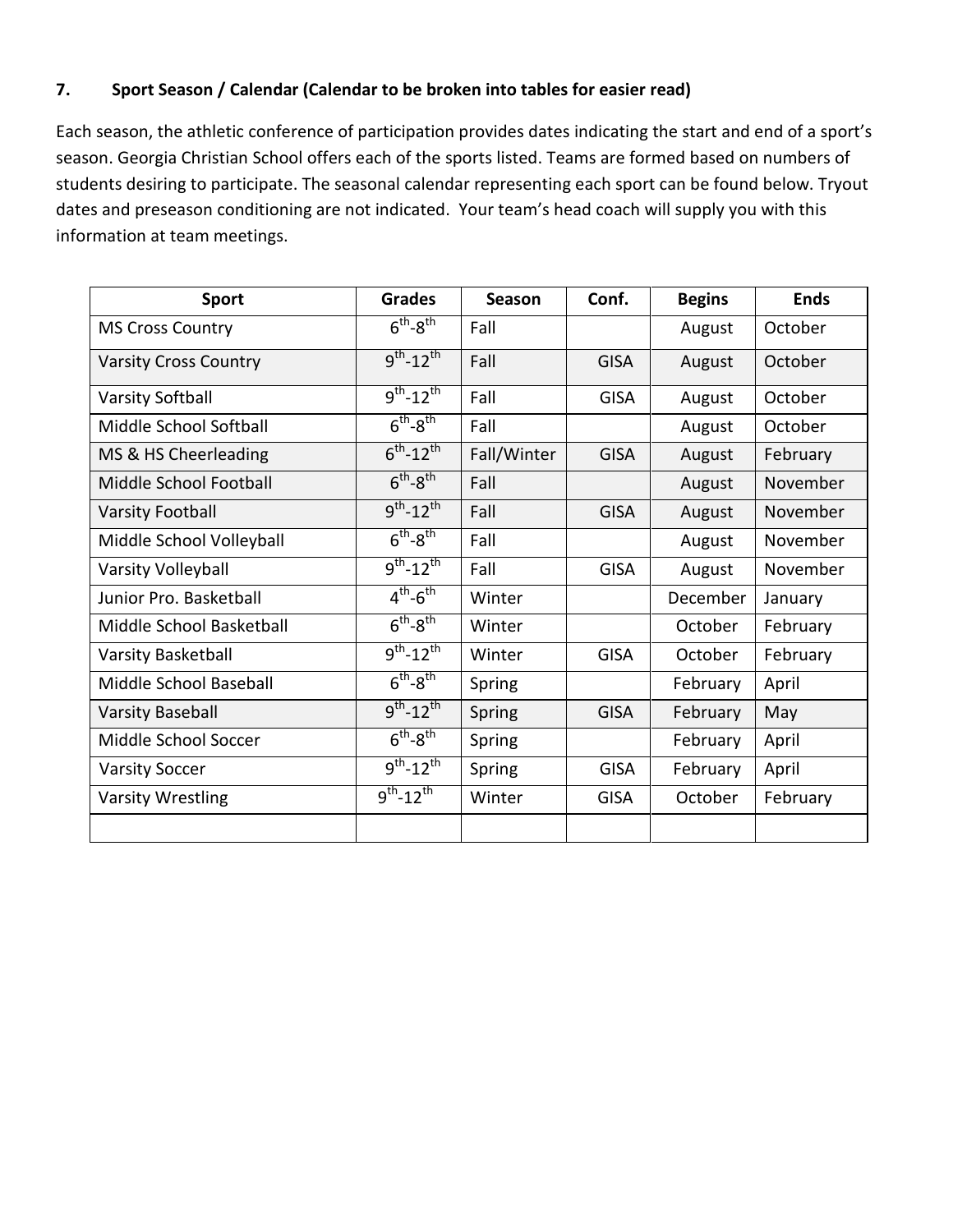#### **8. Game Entrance Fees & Passes**

Game Entrance Fees or "Gate Fees" are fees charged to enter athletic events. **The maximum entry fee is determined by the GISA and set by the host school.** Current GCS students wearing GCS Spirit Wear are exempt from charge into any athletic event hosted at a GCS venue. All others will be asked to pay the gate fee. Per Sport Season Passes may be sold each school year and can be purchased from the Business Office or the Athletic Department. The passes will only be valid for the names on the passes. Passes are not valid when visiting other schools or GISA State events.

#### <span id="page-5-0"></span>**9. Athletic Honor Code**

Our athletes represent Christ, their parents, and their school in an extracurricular setting, and are thus held to a high code of conduct. It is a privilege to participate in athletics at Georgia Christian School. This privilege comes with a great deal of responsibility. We expect every student-athlete to demonstrate respect, kindness, responsibility, and self-control at all times at all school-related programs, activities, and events both on and off-campus.

**The Honor Code:** In order to maintain honor in our relationships between teammates, coaches, opponents, and officials, I agree to do what is right, be respectful, represent my school positively, to speak the truth, and to strive for integrity as I train and compete. Therefore, I will not be involved in lying, cheating, and stealing. If I do vary from this path of honor, I will accept the correction from those concerned with my welfare and the established consequences of this school as well as my team. Honor is a goal that I seek to attain.

#### <span id="page-5-1"></span>**10. League Fines**

If any student-athlete's conduct or behavior results in Georgia Christian School being fined, that player shall be responsible to pay the fine. Any major infractions will result in a mandatory meeting with the Athletic director, coach, parent and student-athlete. An appeals process is available (we will add in appendix).

#### <span id="page-5-2"></span>**11. Eligibility**

A student must have paid the GCS registration fee to be eligible to participate (practices and or games). Participation in extracurricular activities during the school day does not constitute an absence. For athletic participation ONLY, a student is considered "present" if they are in school for three and a half hours of the day. It is the student's responsibility to get assignments prior to leaving for the activity.

#### **High School Eligibility Requirements:**

● A student must pass Bible to be eligible for Extracurricular activities.

● A student must be passing 3 out of 4 classes at the end of each of the first three nine week grading periods to be eligible for extracurricular activities. These activities include sporting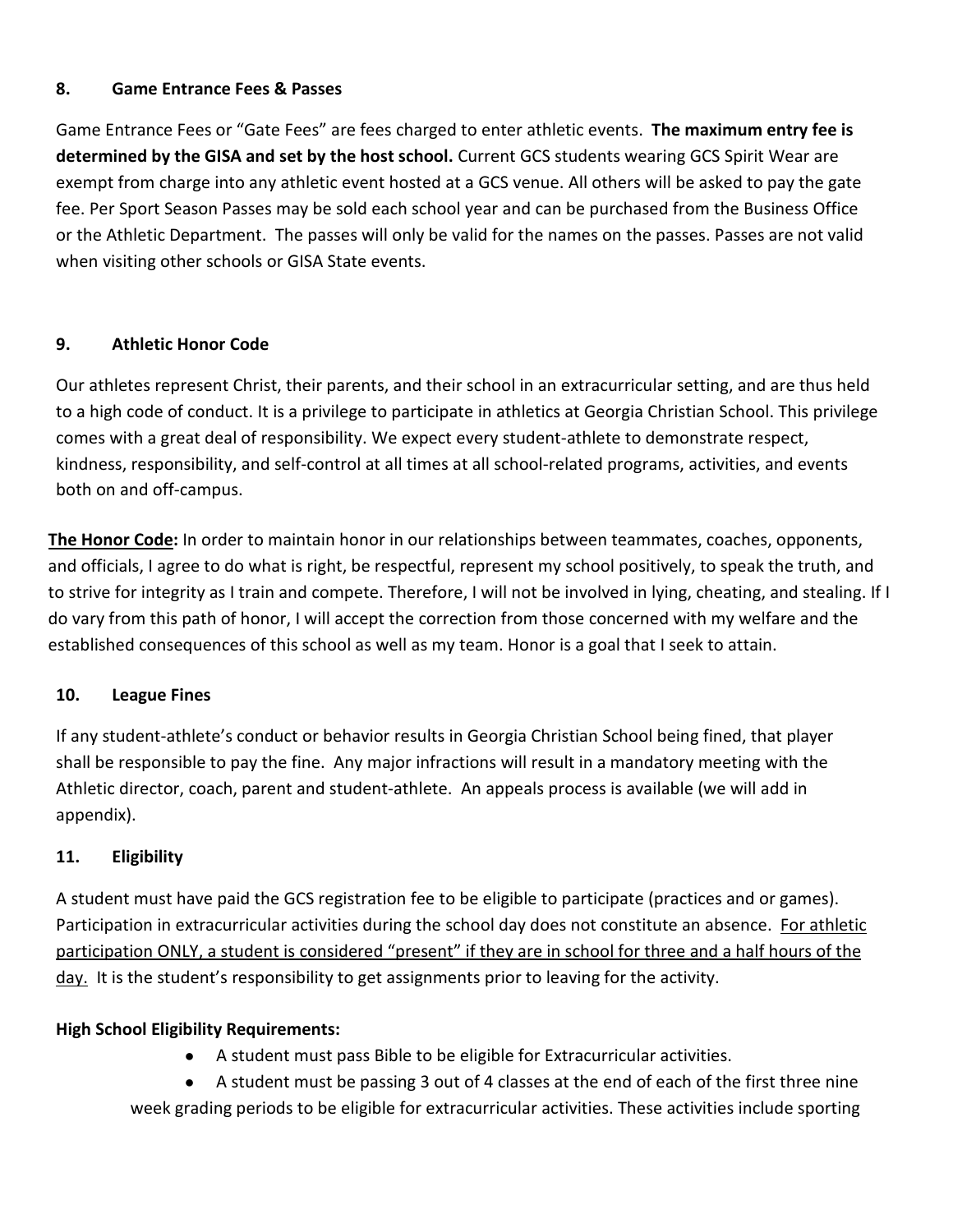events, literary, etc. Participation in practice will be at the Athletic Director's discretion. Students will not be allowed to dress out or travel with the team to events.

● Students remain ineligible for extracurricular activities until grades are passing at the end of the nine-week grading period.

● The student will be ineligible for the entire semester if 2 out of 4 classes were not passed the previous semester.

● A student will be placed on academic probation if he/she has a cumulative failing grade in two or more classes at the end of a nine-week period. When a student is placed on probation, any careless act or questionable attitude will be grounds for dismissal. There will be written documentation for the designated probationary period.

# **Middle School Eligibility Requirements:**

A student must pass Bible to be eligible for Extracurricular activities.

A student must be passing 5 out of 6 classes at the end of each of the first three nine week grading periods to be eligible for extracurricular activities. These activities include sporting events, literary, etc. Participation in practice will be at the Athletic Director's discretion. Students will not be allowed to dress out or ride with the team to events.

● Students remain ineligible for extracurricular activities until grades are passing at the end of the nine-week grading period.

● The student will be ineligible for the entire following semester if they are failing 2 classes at the end of the current semester.

● A student will be placed on academic probation if he/she has a cumulative failing grade in two or more classes at the end of a nine-week period. When a student is placed on probation, any careless act or questionable attitude will be grounds for dismissal. There will be written documentation for the designated probationary period.

# **Participation in Sports for 5th and 8th Graders Policy**

At GCS,  $5<sup>th</sup>$  graders are allowed to participate at the Middle School level and  $8<sup>th</sup>$  graders may participate at the Varsity level. However, this is a case-by-case basis that must be approved by the team coach, GCS Athletic Director and the parent must sign a waiver. No 8<sup>th</sup> graders may compete during a GCS Varsity game when the opponent is a GHSA school.

#### **12. Multi-Sport Athletes**

Many of our student-athletes participate in multiple sports during the school year. When one sport season overlaps a second, it is important that the student-athlete completes his/her obligation to the current competition team/sport before advancing into the next season. Under normal circumstances, studentathletes are not permitted to participate in more than one sport during a sport season. Student-athletes who choose to participate in more than one sport during a sport season must petition the Athletic Director for approval.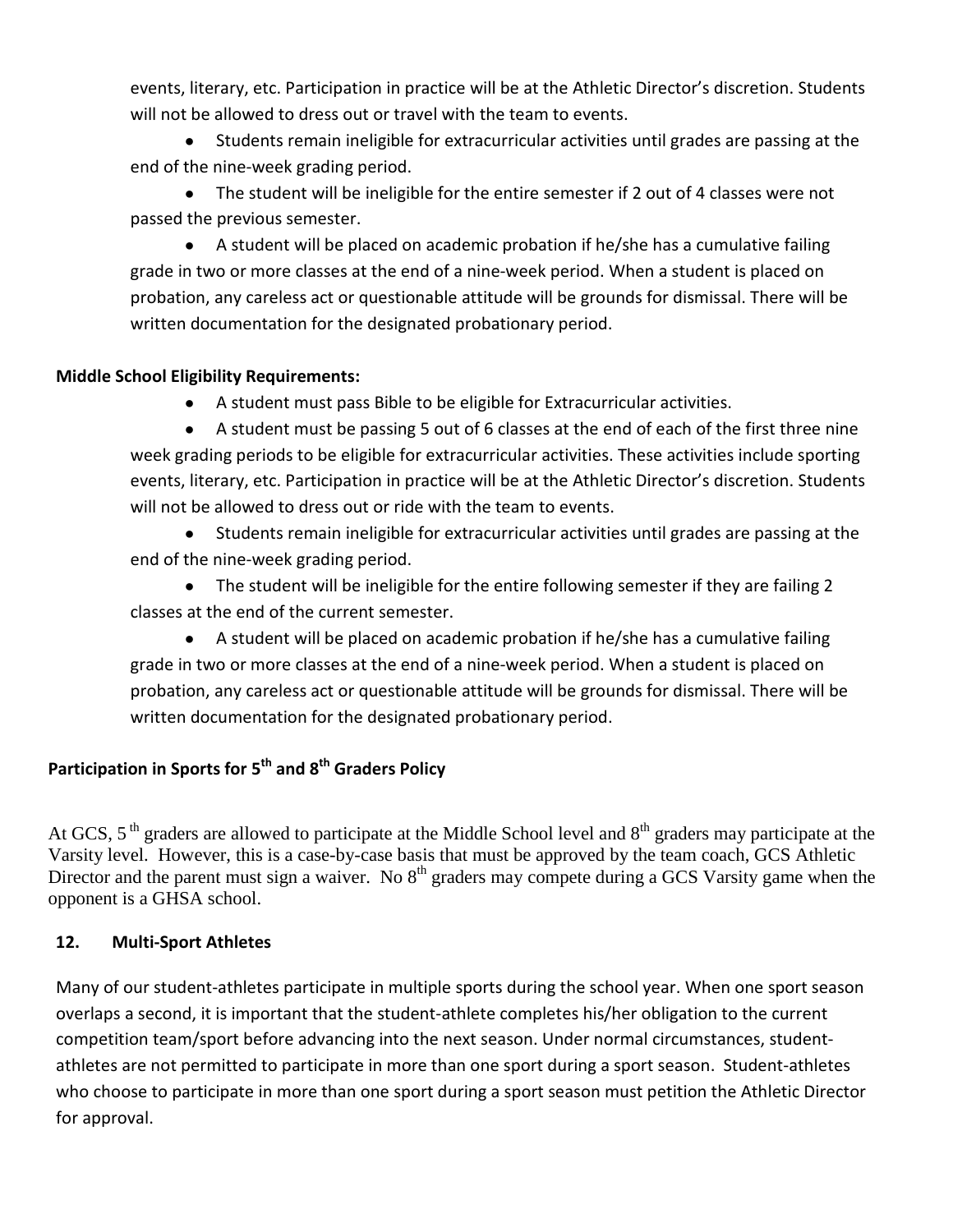# <span id="page-7-0"></span>**13. Sport Physicals**

A student may not participate in any camps, practices, or games until they have been medically cleared. Georgia Christian School seeks to provide all students who want to participate in athletic-type events the safest conditions of participation. Every student seeking to participate in these events will therefore be required to submit to a physical examination by a licensed medical doctor. Such an exam will be at the expense of the parents. The completed sports physical must be turned in to the Athletic Department before participation. The sports physical form is valid for one calendar year.

# <span id="page-7-1"></span>**14. Athletic Participation Release**

A student may not participate in any camps, practices, or games until an Athletic Participation Release Form (per sport) has been completed by a parent or guardian. This form must be turned in to the Athletic Director before participation. The Athletic Participation Release Form is valid for all sports played during a school year.

# <span id="page-7-2"></span>**15. Report of Injury**

It is the responsibility of each student and/or parent to notify the head coach of any injury that occurs during participation in an athletic event. On occasion, an injury may not appear to require medical attention until after the student-athlete leaves the event. In those cases, it is important that the head coach or athletic director is notified as soon as possible. Some injuries may require a clearance from a medical doctor before the athlete may return to practices or full participation.

#### **16. Concussion Recognition and Response**

GISA member schools must abide by House Bill 284, known as the "Return to Play Act of 2013." This act was effective on January 1, 2014. Refer to the GISA website for all forms and information regarding the concussion policy. At a minimum, all Head Coaches employed by Georgia Christian School are certified by the National Federation of High School. In addition, Georgia Christian School requires all coaches to participate in Concussion Recognition Courses in an attempt to understand the effects and recognize symptoms of such an injury. Concussions can occur in any type of activity and are not simply restricted to sports. It is important that not only our coaches be educated but that our parents and student athletes become more aware of symptoms of a concussion. The National Federation of High School has developed a Parent's Guide to Concussion. Georgia Christian School has adopted the guide as a standard of practice. A copy of the National Federation of High School "Parents Guide to Concussion" and other resources can be found at:

- NFHS-Coaches Concussion Workshop-NFHS:<http://nfhslearn.com/courses>
- CDC:<http://www.cdc.gov/concussion/HeadsUp/clinicians/index.html>
- NFHS Concussion Guidelines: [http://nfh](http://nfh/)
- [A Parents Guide to Concussions:](http://www.gicaasports.com/wp-content/uploads/2013/05/A-Parents-Guide-to-Concussions.pdf) [http://nfhs](http://nfhs/)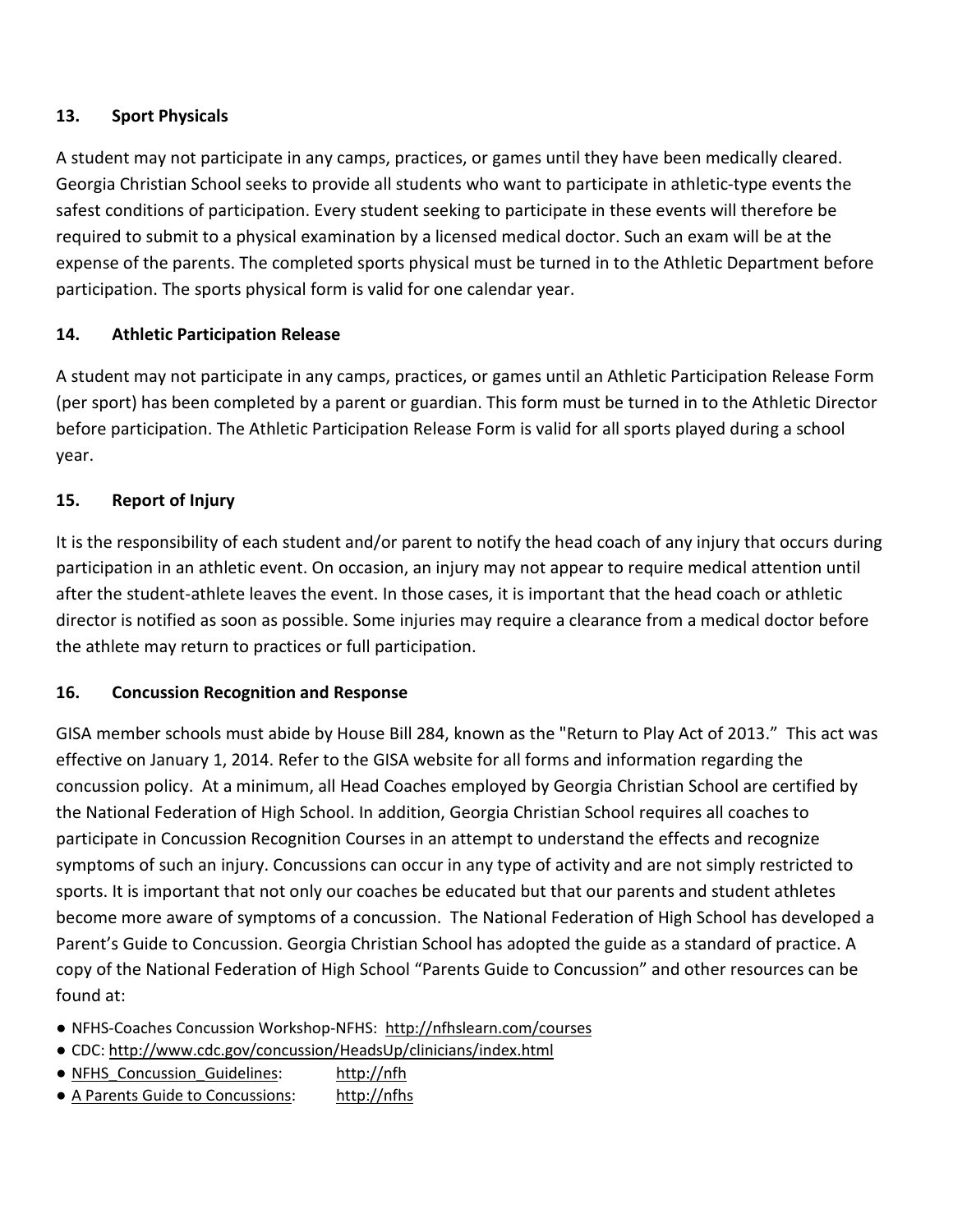# **17. Tryouts & Participation**

Tryouts are a necessary component to the success of any team. In order to put the most competitive teams on the field, *teams may have a designated tryout period*. The team's head coach will determine the period of time necessary to accomplish this goal. Student-athletes will be required to meet all eligibility requirements before attending the tryout process. Student-athletes will be selected based on several criteria including but not limited to; physical condition, talent, attitude, dedication, and coach-ability. Each coach is required to include a conditioning program for all teams regardless of the level of competition. Once placed on a roster, the student-athlete is expected to be an active member for the entire length of the season. Student-athletes who quit a team will be reviewed by the Athletic Director to determine eligibility in other sports and seasons.

# <span id="page-8-0"></span>**18. Athletic Awards / Varsity Letter**

The Varsity Letter is one of the highest honors the athletic department has to offer. At the conclusion of a sport's season, the Head Coach provides the Athletic Director with nominations to receive the award. The award is presented to the athlete at a ceremony at the conclusion of the season it was played (Fall, Winter, Spring). Requirements for an athlete to be eligible to receive a letter are as follows:

- 1. Athletes must be participating on a Varsity team.
- 2. Athletes must start or play in the majority of his/her games and make a significant contribution to his/her team's success.
- 3. Athletes must remain on the team until the season has ended (excluding injury).
- 4. Athletes must be devoted to attending practices and games.
- 5. Athletes must have represented the school in a Christ-like manner.

#### <span id="page-8-1"></span>**19. Equipment and Uniforms**

All equipment and uniforms issued to the student-athlete are property of Georgia Christian School and must be returned. Student-athletes are financially responsible for all school equipment furnished to them and may be required to pay for negligent loss or damage.

All washing and drying of the uniforms will be taken care of by GCS. The head coach of each sport will establish protocols for uniform care/cleaning. Players should only wear their uniforms in preparation for and participation in GCS games. They are not to be worn to school or any other leisure situations without prior approval.

# **GCS Athletic Uniform Policy (Including Practice)**

All GCS Uniforms (including what student athletes wear during practice) must meet the following guidelines; this is to be determined by the Coach **and** Athletic Director:

● All uniforms must be approved by the GCS Athletic Director before being purchased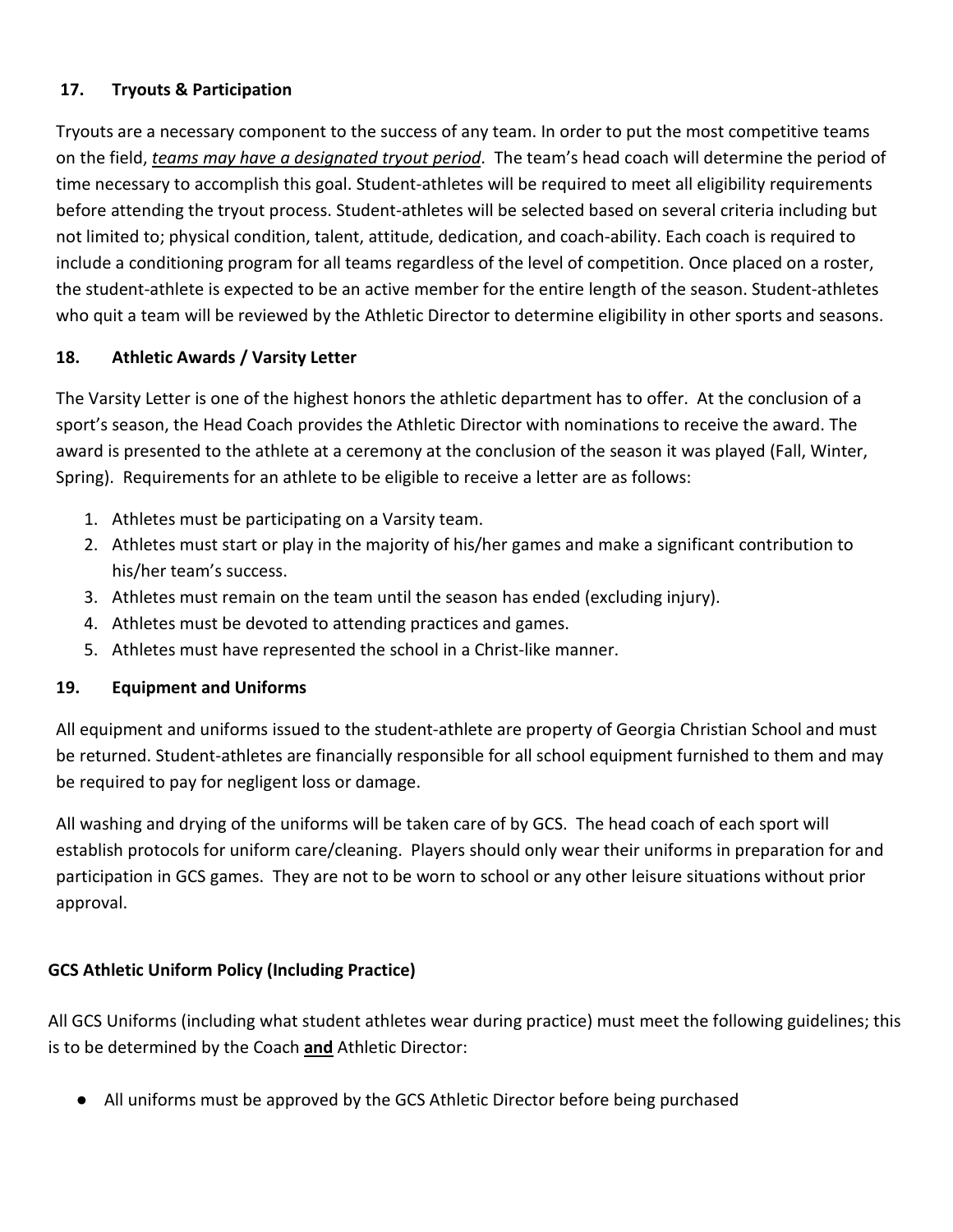- All uniform shorts/skirts must be come to at least mid-thigh at time of purchase (i.e. uniforms should be purchased that fall within the guidelines)
	- $\circ$  If there is an athlete's body type that puts them out of compliance with the mid-thigh criteria, they must wear compression shorts that satisfy the at least mid-thigh requirement
- All uniforms must be modest
- Student athletes may wear sleeveless shirts but not shirts that are open down the side
- Male student athletes are not allowed to be shirtless at practice/workouts or before/after a game
- Team Coaches are responsible for ensuring that student athletes conform to the GCS Athletic Uniform Policy
- Student Athletes not meeting the GCS Athletic Uniform Policy are not allowed to participate in practice/game play

#### <span id="page-9-0"></span>**20. Game Day / Early Release**

On the day of the game athletes are to report to the team's Head Coach or his/her designee to receive instruction. Because of travel it sometimes is necessary for teams to leave school prior to normal dismissal times. It is the responsibility of the student-athlete to make arrangements with teachers to make up any missed work. Any athlete on campus between regular school hours and practice must be under school supervision or leave campus until time for practice to begin.

#### <span id="page-9-1"></span>**21. Transportation**

Team members are required to ride on Georgia Christian School transportation to all athletic events. Students can only be released to a parent when not riding GCS transportation back to school unless documented permission is provided. Parents are required to pick up their student from an event when participating at a home venue.

#### <span id="page-9-2"></span>**22. Travel Attire**

Student-athletes are expected to dress appropriately while traveling to and from athletic events. Each coach will determine appropriate dress for his or her team. This includes post-game attire. Any changes from the "norm" must be pre-approved by the Athletic Director.

#### <span id="page-9-3"></span>**23. College-Bound Athletes**

Those student-athletes who will eventually participate on the college level need to meet N.C.A.A. and/or N.A.I.A [\(www.naia.org\)](about:blank) guidelines as they relate to recruiting and eligibility. A copy of the N.C.A.A. guide for the college bound student-athlete is available to the athlete online at [www.ncaa.org.](http://www.ncaa.org/) The NCAA eligibility center site is [www.eligibilitycenter.org.](http://www.eligibilitycenter.org/) See your Georgia Christian School guidance counselor or the Athletic Director for assistance.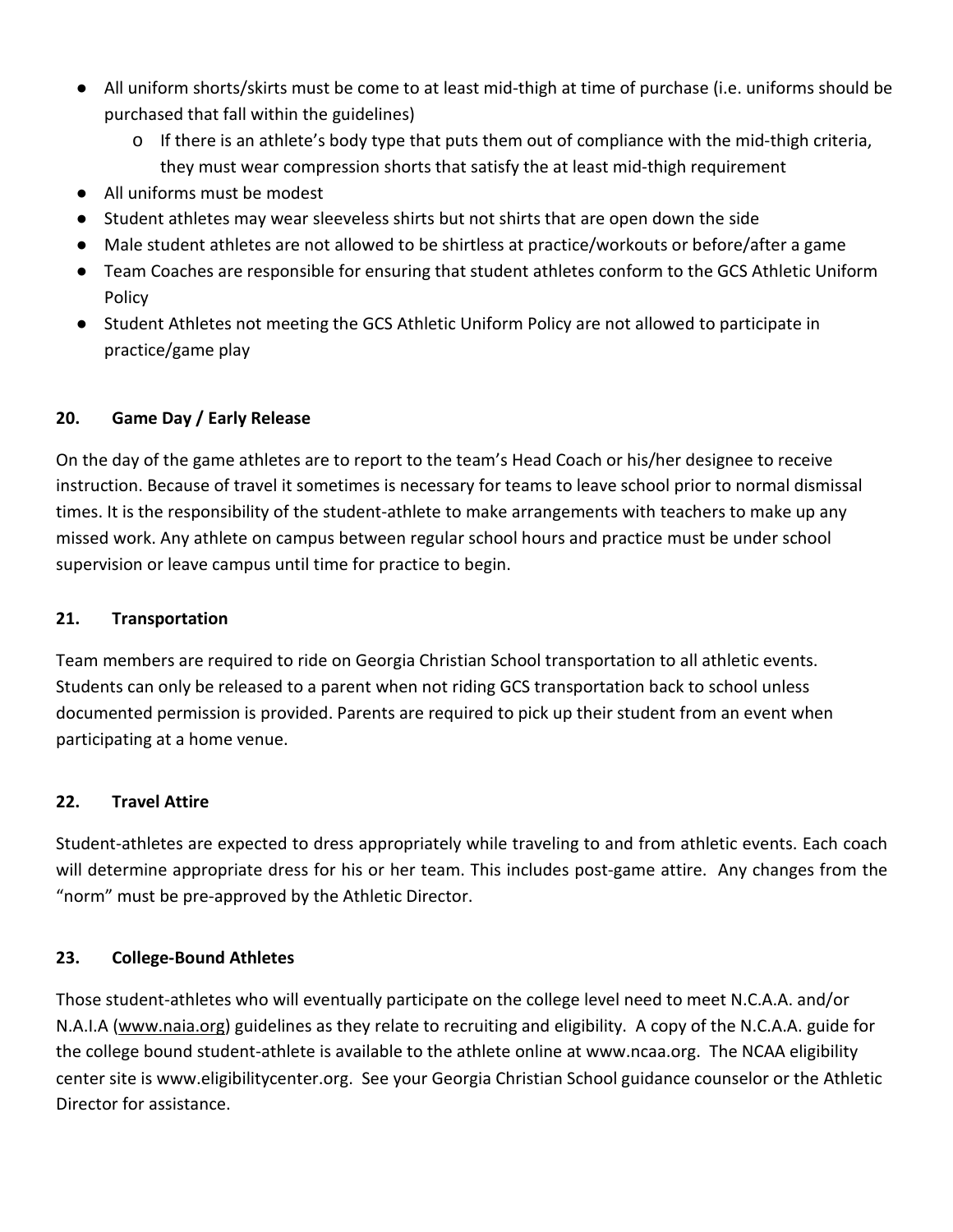#### **24. Game Schedules/Postponement**

It is the responsibility of the school's Athletic Director and coaches to prepare all schedules as they relate to athletic events. Schedules are posted on the GCS website at georgiachristian.org. In cases when games are postponed, cancelled, or rescheduled, parents will be notified as soon as the information becomes available. Inclement weather can cause last-minute changes in scheduling. If a scheduled game is cancelled or postponed on the day of the event, students will be notified via the school social media and via email. Parents should review schedules often for changes.

# <span id="page-10-0"></span>**25. Parent Volunteers**

At Georgia Christian School, the success of our athletic program depends heavily on parent volunteers. There are many areas where volunteers are needed: field set-up and take-downs, concessions, and gate workers, just to name a few. In many cases, parent volunteers find themselves serving as assistants to the coaches in positions such as chain crews, assistant coaches, and book-keepers. It is the policy of Georgia Christian School that all adult volunteers who have direct contact with the student-athletes be subjected to the same screening as do all employees of our school. Therefore, no adult, parent or otherwise, will be permitted within the immediate area of a team's practice or sanctioned athletic event without prior approval of the Athletic Director. For volunteer opportunities contact the Athletic Administrative Assistant.

#### <span id="page-10-1"></span>**26. Parent/Coach Relations**

Mandatory pre-season meetings are required for each sport to ensure that clear expectations are communicated. Parents should support the team in public and with Christ-like sportsmanship, encourage loyalty to team and school, and provide positive reinforcement to all athletes. Both parenting and coaching are extremely difficult vocations. By establishing an understanding of each position, we are better able to accept the actions of the other and provide greater benefit to our student-athletes. When your child becomes involved in Georgia Christian Athletics, you should understand what expectations are placed upon your student. This begins with clear communication from the coach of the program.

Georgia Christian coaches will provide this in their preseason meetings:

- 1. Philosophy of the coach.
- 2. Location and times of all practices, meetings and contests.
- 3. Team requirements: practices, special equipment needed, out-of-season conditioning, special concerns for the specific sport.
- 4. Procedures to be followed should your child be injured during participation.
- 5. Discipline that may result in the denial of your student's participation.

Communication that coaches should expect from parents: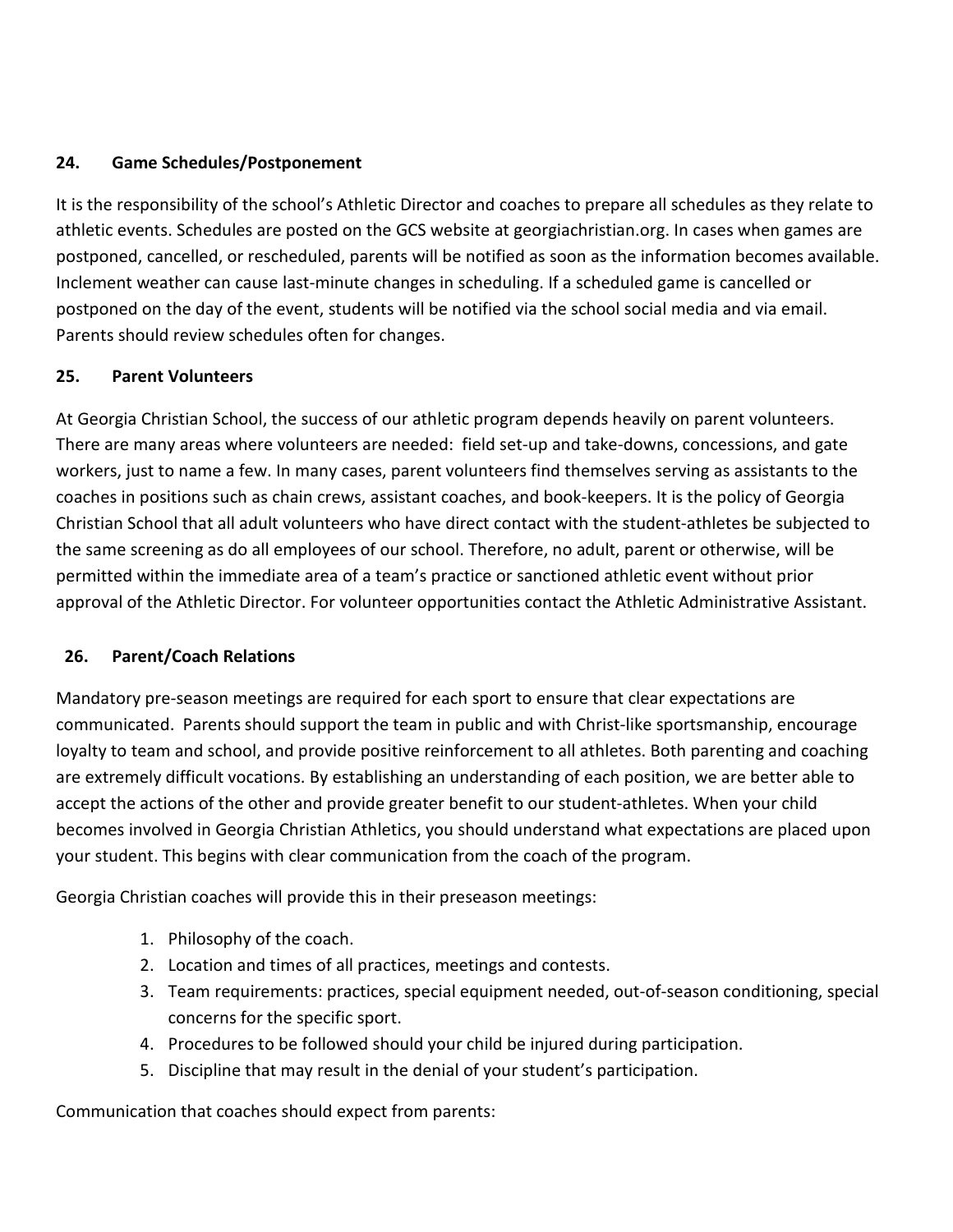- 1. Concerns expressed directly to the coach.
- 2. Notification of any schedule conflicts made to coach well in advance.
- 3. Specific concerns with regard to a coach's philosophy and/or expectations.

As your student becomes involved in Georgia Christian Athletics, they will experience some of the most rewarding moments of their lives. It is important they understand that there also may be times when things do not go the way you or your student wishes. At these times, discussion with the coach is encouraged.

Examples:

- 1. Ways to help your student improve.
- 2. Concerns about your student's attitude.
- 3. Academic support and college opportunities.

It is very difficult to accept your student's not playing as much or where you may hope. Coaches make judgments based on what they believe to be the best for all student-athletes in their program. As you have seen from the list above, certain things can and should be discussed with your student's coach. Other things should be left to the discretion of the coach. **Examples**:

- 1. Team strategy.
- 2. Playing time.
- 3. Team selection.
- 4. Play calling.
- 5. Matters concerning other student-athletes.

There are situations that may require a conference between the coach and the parent. These are encouraged. It is important that both parties involved have a clear understanding of the other's position. When these conferences are necessary, the following procedures should be followed to help promote resolution:

- 1. Set up an appointment with the coach.
- 2. If the coach cannot be reached, call the athletic office. A meeting will be set up for you.
- 3. Please do not attempt to confront a coach before or after a contest or practice.

If the meeting with the coach does not provide a satisfactory resolution, the next step is to set up an appointment with the Athletic Director and coach to discuss the situation.

Georgia Christian Athletics and athletics across the nation were established because research indicates a student involved in these programs has a greater chance of success during adulthood. Many of the character traits required to be successful participants are exactly those that will promote a successful life after high school. We hope the information provided here makes both your and your student's experience with the Georgia Christian School Athletic program less stressful and more enjoyable.

#### <span id="page-11-0"></span>**27. Professional Development**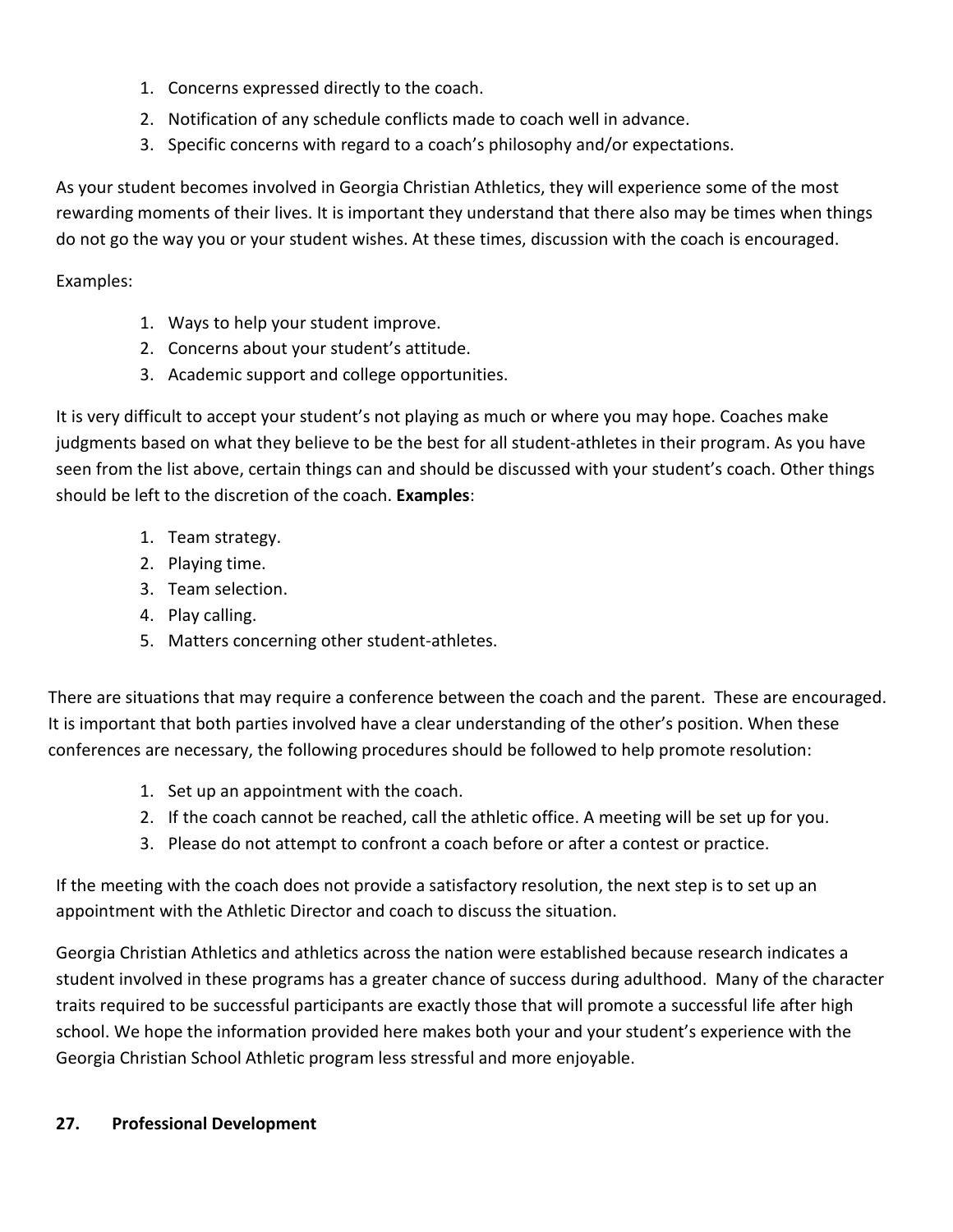All Varsity/Head Coaches submit a "Plan of Action" that will be reviewed and approved by the Athletic Director. They must include:

- 1. Practice schedule to include days/times
- 2. In-season Conditioning Program (and out-of-season if necessary)
- 3. Progressive skill set taught (this should build on previous level of play)
- 4. Professional development plan (clinics and other opportunities)

# **28. Fundraising Expectations**

Because of the nature of private school budgets, it is vital that each team participates in fundraising in order to provide the needed uniforms, equipment, facilities maintenance, etc. All fundraisers should be proposed to the Athletic Director by the head coach of the team. The GCS Board of Directors mandates that a fundraiser must provide a good or a service (i.e. t-shirt or car wash) and not simply a donation for nothing in return. Participation by parents and student athletes is expected and are vital to a successful athletic program.

# **29. The 1914 Club**

For more information about and the benefits of the 1914 Club, contact Mr. Colson at [wcolson@georgiachristian.org.](mailto:wcolson@georgiachristian.org)

**Hold Harmless Agreement**: I/We acknowledge that, as a condition of the Student's participation in Georgia Christian School Athletic activities, I/we hold harmless and waive any and all claims against Georgia Christian School, its officers, employees, representatives, agents, students, and volunteers, including, but not limited to, claims arising out of any ordinary negligence of any officer, employee, representative, agent, student, or volunteer of the School, or any loss or damage to personal property occurring during or by reason of the Student participating in Georgia Christian School Athletic activities.